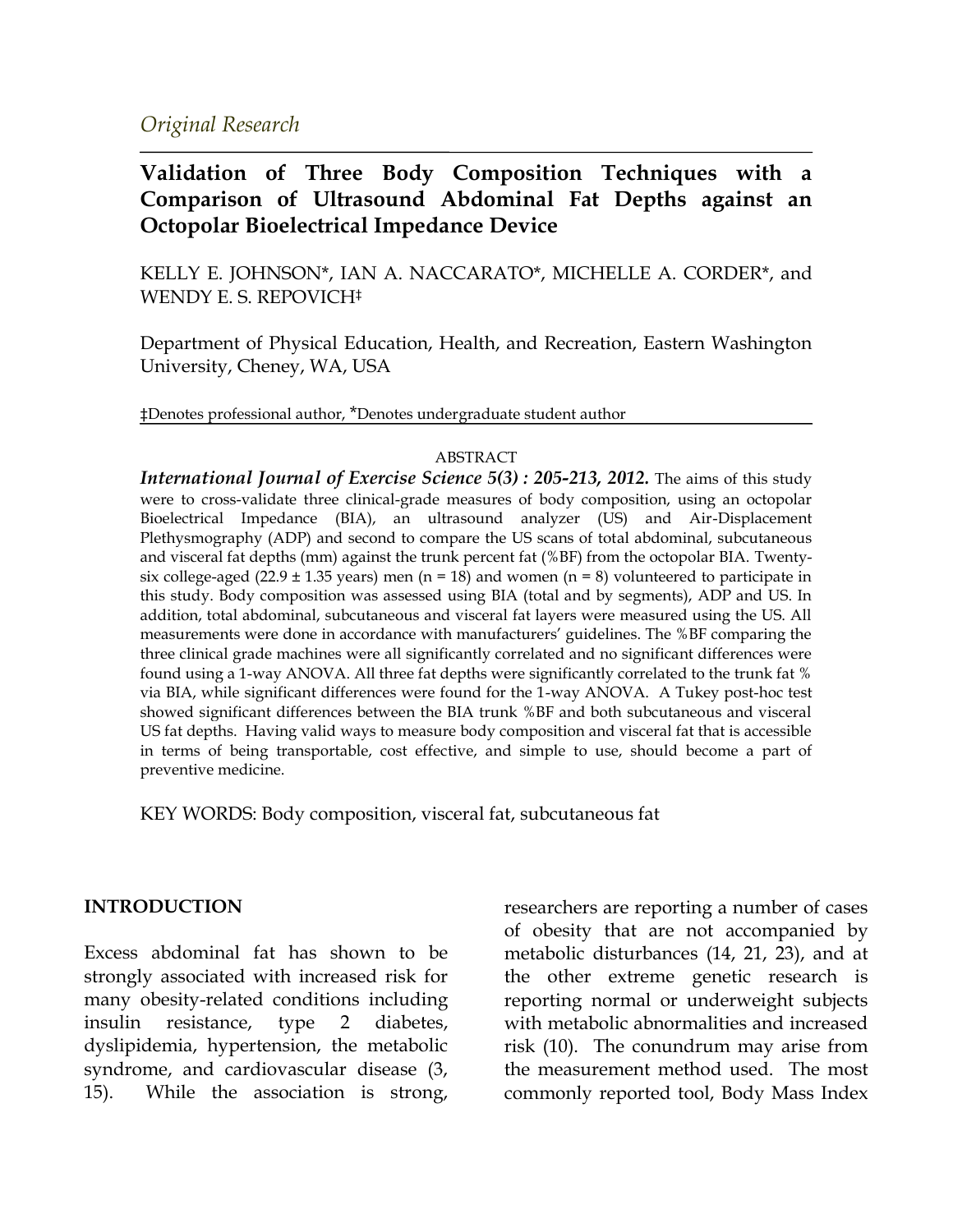(BMI) is not a direct measure of body fat though the terms used to identify groups – overweight, obese and morbidly obese seem to suggest it is (14, 17).

Currently, the Center for Disease Control and Prevention (3) and the World Health Organization (25) use BMI to assess an individual's risk for hypokinetic diseases. Both associations have added waist circumference attempting to improve both the reliability and validity of analysis (3, 25). When the research included age groups the 20 and 55 year olds showed the greatest association for relative risk (22). The most current research showing variability in risk has used techniques that measured fat and identified locations that appear to be associated with the increased risk (10, 14, 19, 21, 23).Visceral fat especially around the liver has shown increased risk with and without high levels of subcutaneous fat (10, 14, 19, 21, 23), which helps support the idea that waist circumference is a good addition to the measurement of BMI to improve the validity of relative risk.

When used without the waist circumference, BMI has been found to incorrectly classify an individual due to gender fat distribution, athletic activities, and age (1, 5). In addition, as many as 20% to 30% of obese individuals are identified as having benign obesity (14, 23, 24) meaning they are truly overweight, have excess fat according to standards, but no additional risk. As obesity rates continue to climb, it is important to track not only BMI as a measure of risk, but also body composition to identify changes in fat mass, both amount and location, as weight changes (10, 14, 19, 21, 23). It may be necessary to

identify ways to compliment BMI circumference with more sophisticated tools to correctly identify risk.

Currently, the public health messages focusing on the obesity epidemic have encouraged individuals to be interested in regular measurement of body composition. The cost of assessment can range from only a few dollars to thousands of dollars depending on the equipment used and the technical skills required for the test. Dual Energy X-Ray Absorptiometry (DEXA), Magnetic Resonance Imaging (MRI), Computed Tomography (CT) and researchgrade Ultrasound (US) are the most accurate clinical methods used to measure body composition because they actually measure the density of the fat rather than just estimating the density as all other methods do (4, 19, 24). These methods are expensive and require technical skills to assure correct results. When used to measure body composition, these methods are primarily used for clinical research and are rarely available to the general public to measure body composition due to the accessibility and underlying cost (4, 19, 24).

Midrange priced assessments are either done with expensive equipment like the BodPod® using air displacement plethsmography (ADP) or hydrostatic weighing (HW), which have limited availability, or a technique requiring skill like skinfold assessment commonly used in fitness and wellness centers by certified fitness professionals. In the last fifteen years, a new method to assess percent body fat (%BF), bioelectrical impedance (BIA) devices, was developed. They can be found in a variety of locations from research settings to wellness centers to the home and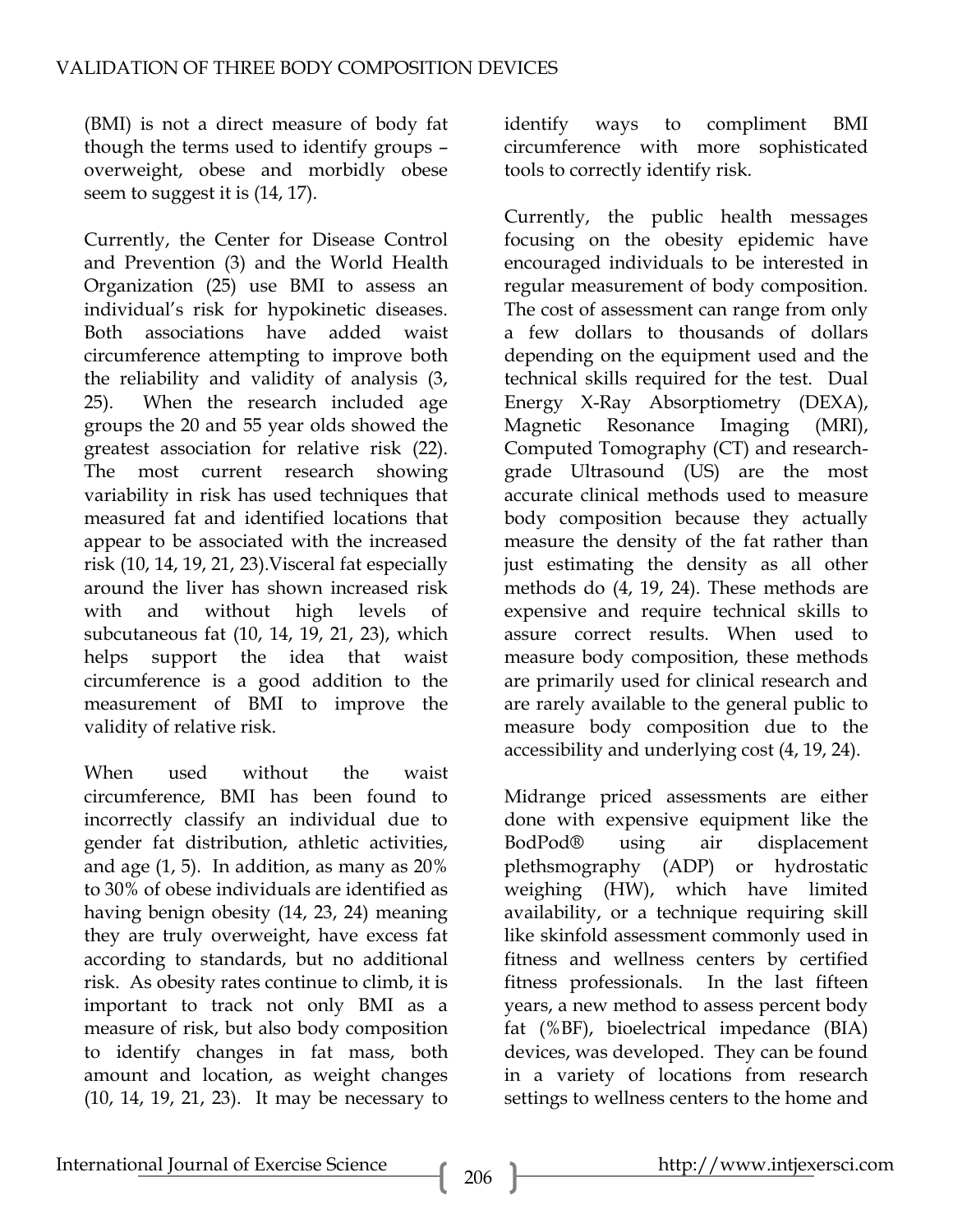because many are designed like a scale no technician is required for their use.

Early consumer-grade BIA machines measured specific segments either the arms via hand-to-hand devices or the legs via foot-to-foot scales. Research comparing these machines to a gold standard for body composition has demonstrated significant correlations, but not strong validity (7, 8, 17, 18). As research has identified visceral fat as having the greatest relative risk (3, 12, 13, 14, 15) BIA machines were developed that measure individual segments including the trunk. Even though these BIA machines can identify %BF in the abdomen or trunk, or you can measure an abdominal skinfold, none of the currently researched midrange clinical or consumer-grade devices were able to differentiate between subcutaneous and visceral fat in the abdomen. Even the more expensive methods like DEXA currently being used in large epidemiological studies cannot identify the difference (14). It must be assumed the trunk measure in all these assessments is a combination of subcutaneous and visceral fat.

Recently, a new ultrasound (US) device the Body Metrics BX-2000 manufactured by InteliMetrix was created to be a midrange clinical method used by fitness and wellness professionals. It not only measures %BF, but also has the capacity to identify and measure both subcutaneous and visceral fat layers independently. The device has not been validated against other commonly used instruments so the first aim of this study was to cross-validate three midrange clinical-grade measures of body composition using an octopolar BIA, the new US, and ADP. Because the literature suggests that just measuring body composition, while a better tool than just BMI to assess risk, it is still lacking unless it can identify visceral fat content. Therefore, the second purpose was to compare the US scans of total abdominal, subcutaneous and visceral fat depths (mm) against the trunk %BF from the octopolar BIA.

# **METHODS**

# *Participants*

Twenty-six college-aged  $(22.9 \pm 1.35 \text{ years})$ men  $(n = 18)$  and women  $(n = 8)$ volunteered to participate in this study. Prior to recruitment, the Institutional Review Board for Human Subjects (IRB) at Eastern Washington University approved the study and all participants signed an informed consent prior to testing. All participants were provided written and verbal instructions 48 hours prior to testing and returned the signed informed consent the day of testing. Selection criterion required participants to complete a PAR-Q health history form with no answers marked 'yes.' Additionally, participants were required to be non-smokers, not pregnant, between the ages of 18 and 35, and free from any musculoskeletal or respiratory conditions.

## *Protocol*

Participants were asked to abstain from eating or drinking for two hours as well as to refrain from moderate or vigorous exercise for 24 hours before all testing. They were told to obtain a restful night's sleep, remain well hydrated, refrain from alcohol, and eat a regular meal in the morning before testing. When participants arrived at the Human Performance Lab for testing each verbally confirmed they followed all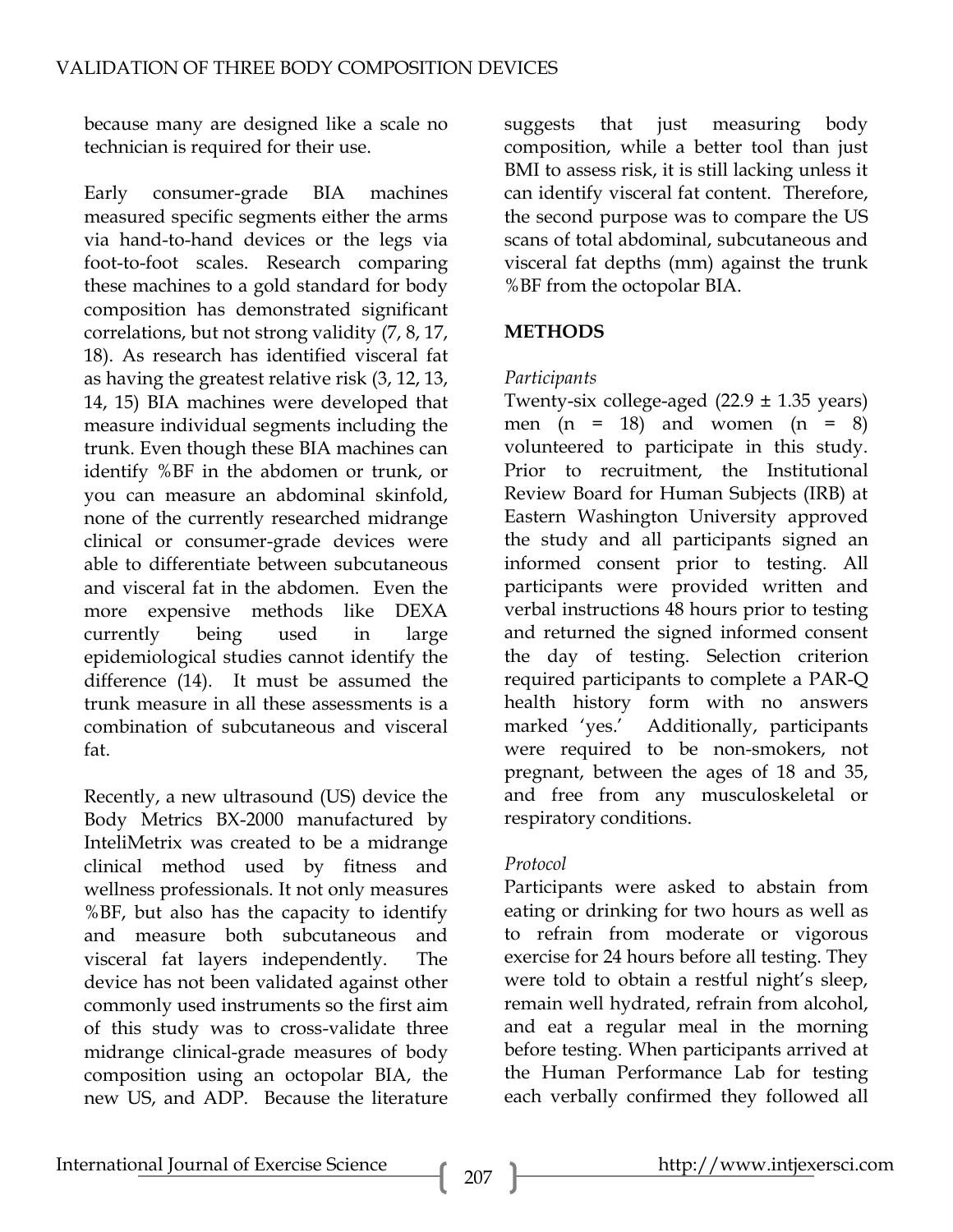pre-testing requests. All testing was done with males wearing spandex shorts and no shirt, and females wearing a sports bra and spandex shorts. Anthropometric measurements of height and weight were taken using a beam scale (Dectecto Physician Scale, Cardinal Scale Manufacturing Co., Webb City, MO) with the subject barefoot. The order of testing was all participants completed the ADP first so the weight determined could be used for the US assessment. BIA and US were randomly assigned for the second and third tests.

**Air-Displacement Plethysmography:** The ADP was the first test conducted using the BodPod® (Life Measurement Instruments, Concord, California). Participants were required to wear a lycra swim cap during testing. All testing followed manufacturers' guidelines and if values given were declared invalid, the test was repeated. All participants had completed an ADP test previously but with an estimated residual lung volume (RV). None had completed the actual measure of RV so that portion of the test was explained and practiced prior to the assessment. They were taught the finger signals to follow when closed in the BodPod® and practiced the "puffs" required for the test. Procedures for estimating % BF were completed using the default Siri equation because no sportspecific formulas are included as options and no participants matched the criteria for alternate formulas available (children, African-American, extremely lean or obese). Following the general measure in the BodPod®, when the option to measure or estimate RV was given, the procedures to complete the RV measure were followed.

The results were printed and the weight reported was used for the US measure.

**Bioelectrical Impedance:** Bioelectrical impendence was measured using the octopolar TANITA BC-418 MA® (Tanita Corporation of America, Inc., Arlington Heights, IL). The participant's age, gender, body type (selecting either athletic or standard based on their regular physical activity), and height were entered into the machine, and a standard 0.6 lbs (the lowest option possible) was entered as the adjustment for clothing weight for all participants. They stood barefoot on the metal footplate and held the handles with their arms relaxed by their side. Once impedance was measured, the results of Fat Mass (FM), Fat Free Mass (FFM), body water, and %BF for five different body locations, each arm, each leg, and the trunk and one general overall set was printed.

**Ultrasound System:** The US test was conducted via the BodyMetrics Pro System, (IntelaMetrix, Inc., Livermore, CA). Scans were done with the gelled wand placed at a 90-degree angle at the abdomen, chest/pectoralis, and thigh for males and thigh, triceps, and suprailliac for females. These locations are used in the prediction equations supplied by the manufacturer in their software. Care was taken to avoid compression of the subcutaneous fat as the wand was moved in a small circle (approximately 1 in) over the location to provide local averaging until the machine read the scan. After the scans were performed and confirmed as read, participants were then categorized depending on training history into standard, athletic, or elite fitness for the %BF determination. The manufacturer uses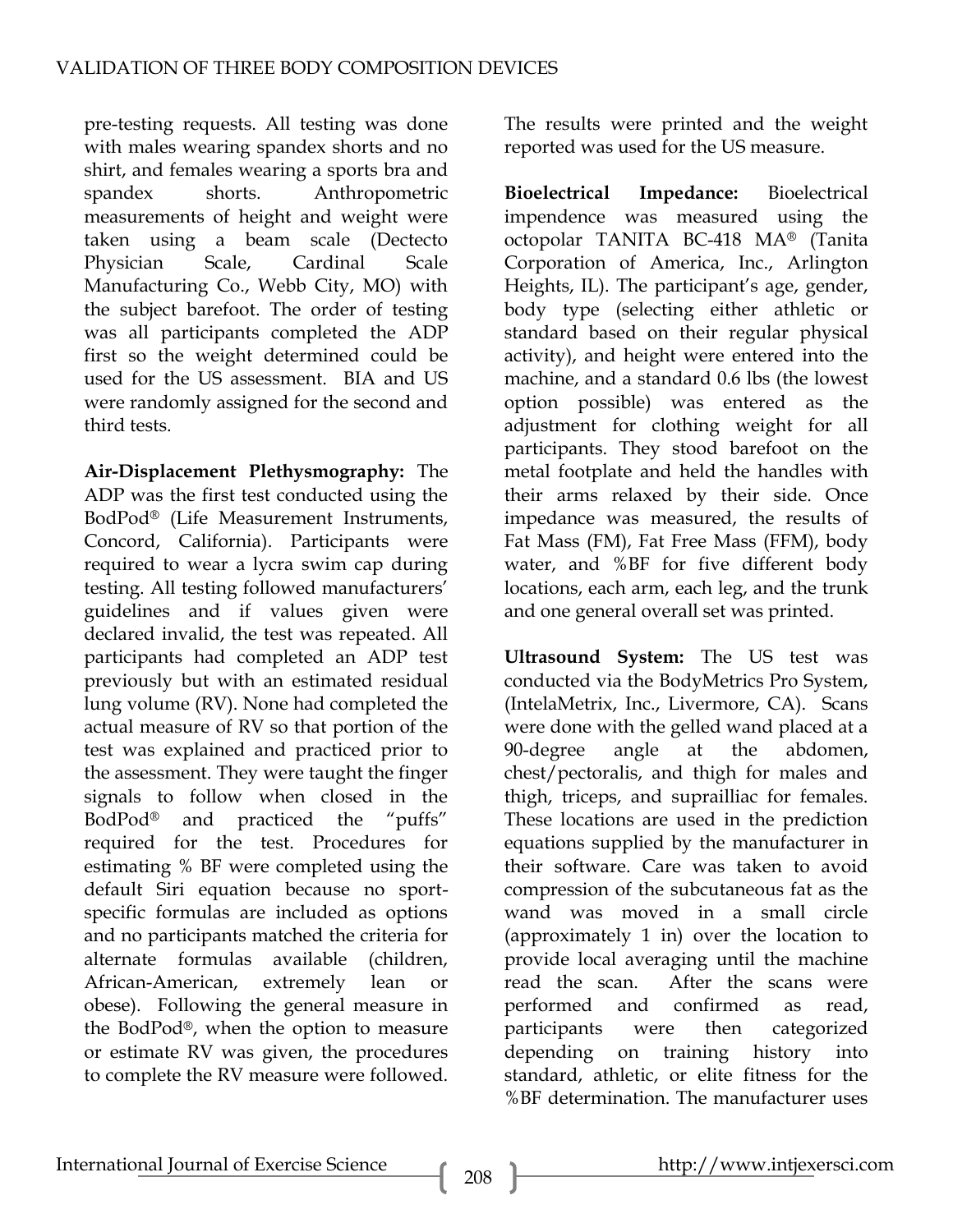a proprietary formula to adjust the %BF from the general formula to fitness levels.

Next an abdominal scan was performed to determine total abdominal, subcutaneous, and visceral fat depths (mm). The wand was re-gelled before it was placed at a 90 degree angle one inch to the right side of the umbilicus. The abdominal scan was performed by slowly moving the device back and forth three to four inches towards the hip, making sure the device was held perpendicular to the skin and without compression throughout the scan. This scan is not used in a formula so the measurement depths had to be determined. In the measured US signal, the first strong reflection occurs at the fat-muscle interface which can be identified across the scan. The fat layers are not constant, so the depth can vary across the scan. Once the scan was recorded, two independent evaluators determined the greatest depth (mm) of the two fat layers combined, subcutaneous and visceral across the scan. The individual depths were recorded from that point when both technicians agreed. Total abdominal fat was recorded as the sum of the two fat layers.

## *Statistical Analysis*

Descriptive statistics of mean ± SD were performed for all variables followed by two Pearson's correlations and two 1-way ANOVAs. The first assessment was to determine associations between the three body composition measures, and the second considered the associations between the three total fat depths (mm) against the trunk %BF reported from the octopolar BIA. Statistical analyses were performed using SPSS version 17.0 (SPSS Inc., Chicago,  $IL$ ).

#### **RESULTS**

When reporting the %BF comparing the three clinical grade machines all were significantly correlated with high (> .85) r values (see table 1). This was despite slightly different formulas being used, i.e., the ADP was the standard Siri equation for general populations, while both the BIA and US used proprietary formulas with an assessment of activity to correct or select their formulas. No significant differences were found using a 1-way ANOVA.

Table 1. Pearson Product Moment Correlations between machines for %BF.

| %BF by Machine<br>$(M \pm SD)$ | <b>BIA</b> | I IS   | ADP |
|--------------------------------|------------|--------|-----|
| $BIA$ (15.3 $\pm$ 8.43)        |            |        |     |
| US $(15.7 \pm 5.14)$           | $.862**$   |        |     |
| ADP $(15.5 \pm 5.83)$<br>0.01  | $.872**$   | .879** |     |

BIA = Bioelectrical Impedance, US = Ultrasound,  $ADP = Air Displacement Plethsmography, %BF =$ Percent Body Fat.

For the second purpose, when comparing all three fat depths to the trunk %BF via BIA, all variables were significantly correlated (see Table 2). Even though the measures were significantly correlated for visceral fat to both BIA trunk %BF and US subcutaneous fat depth the r values are well below.70 which raises a question about the strength or magnitude of those significant relationships. Significant differences were found between groups in a 1-way ANOVA (F = 14.659,  $p = 0.001$ ) therefore a Tukey post hoc test was also conducted. The BIA trunk %BF was significantly different from both the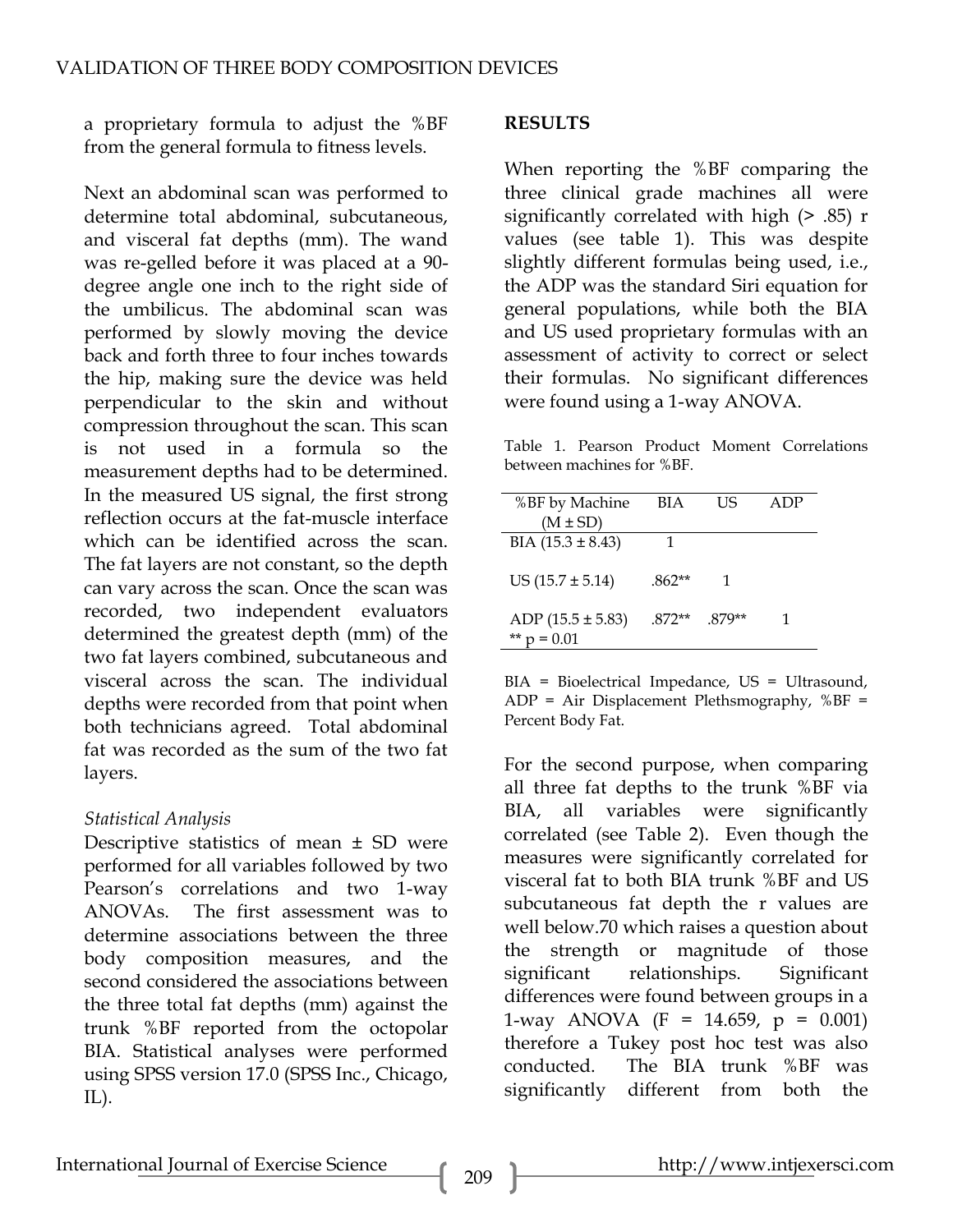subcutaneous fat depth  $(p = 0.0001)$  and visceral fat depth  $(p = 0.004)$  but not for total fat depth.

Table 2. Pearson Product Moment Correlations of trunk %BF via BIA and US fat depths (mm).

| Variables          | BIA      | US       | US       | US        |
|--------------------|----------|----------|----------|-----------|
| $(M \pm SD)$       | Trunk    | Subcutan | Visceral | Total     |
|                    | %BF      | -eous    |          | Abdominal |
| <b>BIA</b> Trunk   | 1        |          |          |           |
| %BF                |          |          |          |           |
| $(17.9 \pm 7.1)$   |          |          |          |           |
| US                 | $.713**$ | 1        |          |           |
| Subcutaneous       |          |          |          |           |
| $(9.25 \pm 3.75)$  |          |          |          |           |
| <b>US Visceral</b> | $.540**$ | $.473*$  | 1        |           |
| $(11.04 \pm 6.94)$ |          |          |          |           |
| <b>US</b> Total    | $.689**$ | .755**   | $.935**$ | 1         |
| Abdominal          |          |          |          |           |
| $(20.2 \pm 9.32)$  |          |          |          |           |
|                    |          |          |          |           |

BIA = Bioelectrical Impedance, US = Ultrasound, %BF = Percent Body Fat. \*p =  $0.05$ , \*\*p =  $0.01$ 

#### **DISCUSSION**

Having valid ways to measure body composition that is accessible in terms of being transportable, cost effective, and simple to use, should become a part of preventive medicine. Additionally, it is important for fitness providers to use valid measures of body composition regularly. Regular measurement will allow for better tracking of an individual's %BF both for prevention and treatment, help lower public health costs by identifying risk earlier, and help prevent certain pathologies (5, 18). In the present study, cross validation of the three clinical-grade devices, BIA, US, and ADP for %BF were all significantly correlated ( $p = 0.01$ ), see Table 1. Percent body fat estimates with BIA versus ADP ( $r = 0.872$ ) showed comparable correlations with those of Levenhagen et al.,  $(r = 0.90)$  (11), and Biaggi et al.,  $(r = 0.859)$ (2) both of which measured healthy adults.

Ultrasound machines used to determine %BF are relatively new so few validation studies have been reported. The only study found (18) used a higher grade ultrasound with better sonographic capabilities than the BodyMetrix Pro, but compared the US to the same equipment as the present study, ADP and BIA. In the study by Pineau et al., BF% correlations of ADP versus US  $(r =$ 0.91) and BIA versus US  $(r = 0.91)$  are consistent with the present results  $(r =$ 0.879) and  $(r = 0.862)$  respectively  $(18)$ .

Since all three devices were significantly correlated in the present study the greatest advantage of this new BodyMetrix Pro US device compared to either ADP or BIA is it can also scan the abdomen and identify both the subcutaneous and visceral fat layers. Research consistently shows that visceral fat is associated with relative risk for a variety of metabolic diseases and the risk can be independent of BMI or overall body composition (10, 14, 19, 21, 23). Therefore, if all three are able to measure %BF with similar accuracy, the ability to measure visceral fat may be the deciding factor for which instrument to use with populations at risk for metabolic conditions (10, 14, 19, 21, 23).

Previous research has suggested that the use of an octopolar BIA device in various populations may be a better measurement of body composition, due to its ability to report %BF by segments; arms, legs, and trunk (9, 17). Our findings of total %BF via an octopolar BIA device are consistent with previous studies in healthy/obese children and adult populations (6, 18) for the measure of %BF. However, in studies where visceral fat measured by ultrasound was compared to the trunk measure of BIA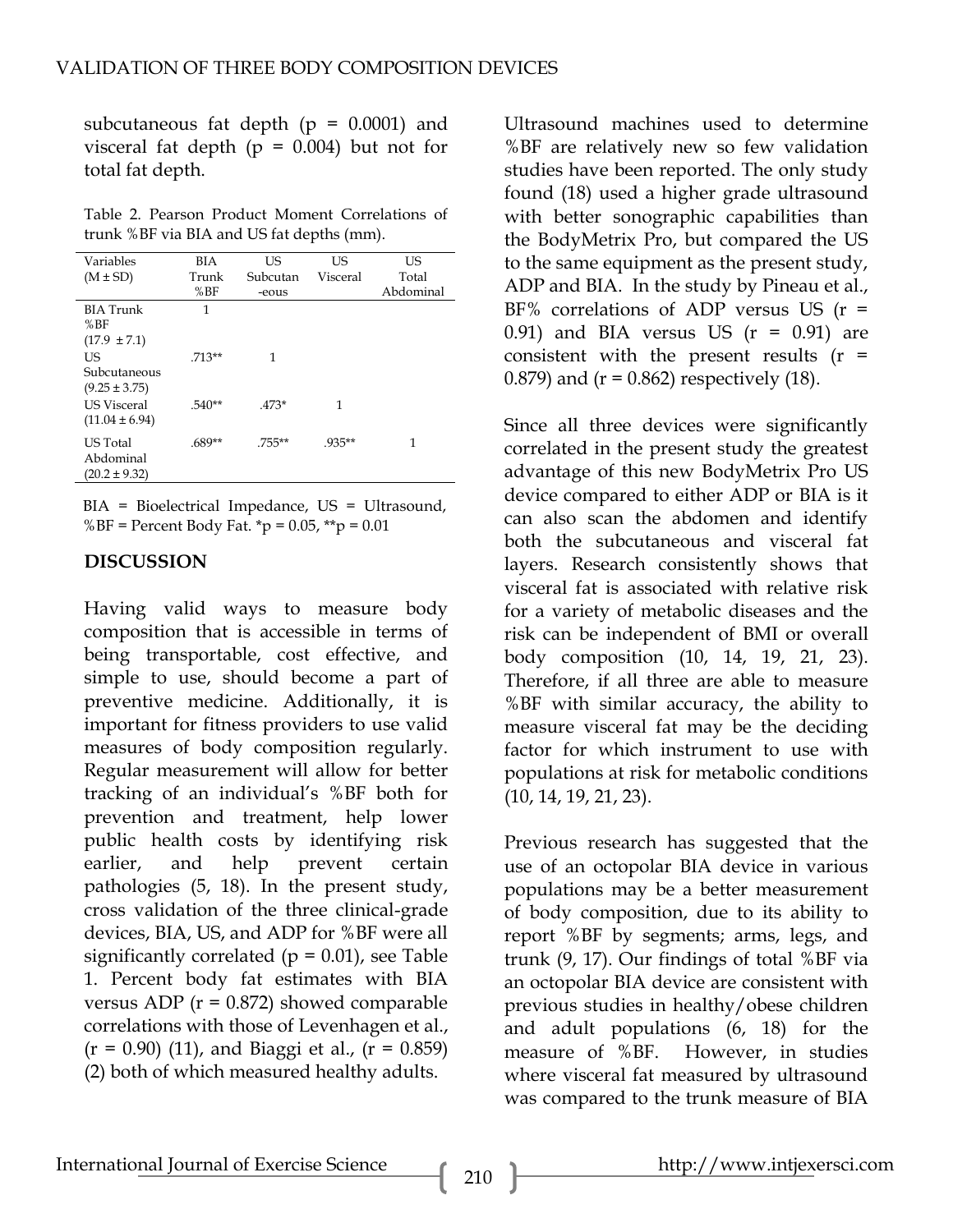no correlation was found (18, 20). In the present study, the US device, when compared to the BIA trunk measurement, was significantly correlated with all three measures; the subcutaneous fat  $(r = 0.713, p$  $= 0.01$ , the visceral fat (r = 0.540, p = 0.01) and total abdominal fat depth ( $r = 0.689$ ,  $p =$ 0.01). The r-value reported for the visceral fat, while significant, is low enough to question the magnitude of the correlation. While the correlation might be linear, individual differences in the visceral layer could have weakened the association.

The results of the 1-way ANOVA for the four measures lend strength to the question of the true significance of the correlation for visceral fat. The ANOVA was significant between groups so a Tukey post hoc test was conducted. When comparing the BIA %BF for the trunk to the three fat depth measures, only the total abdominal was not significantly different, so there is still debate about whether the BIA trunk measure is only truly associated with the total abdominal fat but not the visceral or subcutaneous layers by themselves.

Since other research is showing that BMI or percent fat alone may not be sensitive enough to identify those with unique risk factors (10, 14, 19, 21, 23), they suggest a measurement of visceral fat may provide a better assessment of risk. The population of the present study was relatively healthy college students while the populations in the other studies were identified as at risk for metabolic disease, so it is possible the significant correlation with the significant ANOVA for visceral fat is simply based on health and age.

Thus, if current health or fitness professionals were looking for ways to measure body composition, all three instruments used in this study can measure %BF with equal validity, the BIA adds the benefit of a trunk measure of %BF which may help identify risk, but only the US is able to measure visceral fat depth at the same time as it measures %BF. This study only used healthy college aged students, so the results found may be generalized to a young, relatively healthy population. Further research should include general and broader populations, i.e. obese children and adults as well as other individuals who present with risk factors for the lifestylerelated diseases such as insulin resistance, abdominal obesity, metabolic syndrome, or inflammation that are known to be associated with visceral fat.

#### **REFERENCES**

1. Andreoli A, Melchiorri G, Lorenzo AD, Caruso I, Salimei PS, Guerrisi M. Bioelectrical impedance measures in different position vs Dual-energy X-ray Absorptiometry (DXA). J Sports Med Phys Fitness. 42: 186-189, 2002.

2. Biaggi RR, Vollman MW, Nies MA, Brener CE, Flakoll PJ, Levenhagen DK, Sun M, Karabulut Z, Chen KY. Comparison of air-displacement plethysmography with hydrostatic weighing and bioelectrical impedance analysis for the assessment of body composition in healthy adults. Am J Clin Nutr. 69(5): 898-903,1999.

3. CDC Home, Healthy weight – it's not a diet, it's a lifestyle! 2011. Retrieved from http://www.cdc.gov/healthyweight/index.html

4. Chumlea WS, Guo SS, Kuczmarski RJ, Flegal KM, Johnson CL, Heymsfield SB, Lukaski HC, Friedl K, Hubbard VS. Body composition estimates from NHANES III bioelectrical impedance data. Int J Obes. 26: 1596-1609, 2002.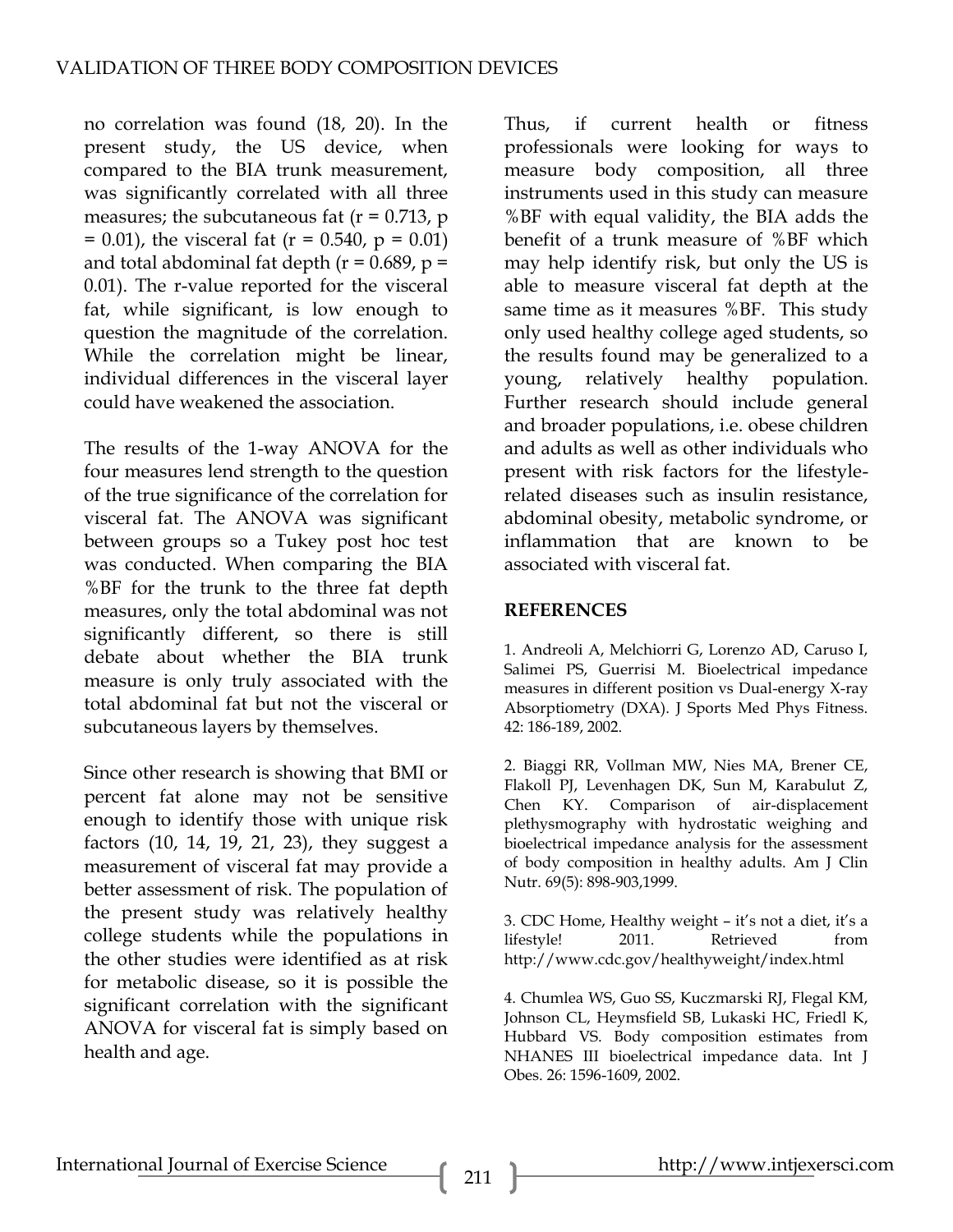5. Going S. Optimizing techniques for determining body composition. Gatorade Sports Science Institute, Sports Science Exchange. 19(2): 1-6, 2006.

6. Haroun D, Croker H, Viner RM, Williams JE, Darch TS, Fewtrell MS, Eaton S, Wells JCK. Validation of BIA in Obese Children and adolescents and re-evaluation in a longitudinal study. Obes. 17(12): 2245-2250, 2009.

7. Heyward V. ASEP methods recommendation: Body composition assessment. J Exerc Physiol online. 4(4): 1-12, 2001.

8. Heyward VH, Wagner DR, eds. Applied Body Composition Assessment. 2nd ed. Champaign, IL: Human Kinetics 2004.

9. Jaffrin MY, Morel H. Measurements of body composition in limbs and trunk using an eight contact electrodes impedance meter. Med Eng Physiol. 31(9): 1079-1086, 2009.

10. Kilpelainen TO et al. Genetic variation near IRS1 associates with reduced adiposity and an impaired metabolic profile. Nat Genet. 43: 753-760, 2011.

11. Levenhagen DK, Borel MJ, Welch DC, Piasecki JH, Piasecki DP, Chen KY, Flakoll PJ. A comparison of air displacement plethysmography with three other techniques to determine body fat in healthy adults. J Parenter Enteral Nutr. 23: 293-299, 2011.

12. Marceau P, Biron S, Hould F.S., Marceau S, Simard, S, Thung, S.N, Kral, J.G. Liver pathology and the metabolic syndrome X in severe obesity. J Clin Endocrinol Metab. 84(5): 1513-1517, 1999.

13. Marchesini G, Brizi M, Bianchi G, Tomassetti S, Bugianesi E, Lenzi M, McCullough AJ, Natale S, Forlani G, Melchionda, N. Nonalcoholic fatty liver disease: a feature of the metabolic syndrome. Diabetes. 50(8): 1844-1850, 2001.

14. Miller KK, Biller BMK, Lipman JG, Bradwin G, Rifai N, Klibanski A. Truncal adiposity, relative growth hormone deficiency, and cardiovascular risk. J Clin Endocrinol Metab. (90(2): 768-774, 2005.

15. National Heart Lung and Blood Institute. Clinical guidelines on the identification, evaluation, and treatment of overweight and obesity in adults: The evidence report. Bethesda (MD): National Institutes of Health; 1998.

16. Paradisi G, Smith L, Burtner C, Leaming R, Garvey WT, Hook G, Johnson A, Cronin J, Steinberg HO, Baron AD. Dual Energy X-ray Absorptiometry assessment of fat mass distribution and it association with the insulin resistance syndrome. Diabetes Care. 22: 1310-1317, 1999.

17. Peterson, JT, Repovich WES, Parascand, CR. Accuracy of consumer grade impedance analysis devices compared to air displacement plethysmography. Int J Exerc Sci. 4(3): 176-183, 2011.

18. Pineau JC, Guihard-Costa AM, Bocquet M. Validation of ultrasound techniques applied to body fat measurement. Ann Nutr Metab. 51: 421-427, 2007.

19. Qi Sun RM, van Dam DS, Heymsfield SB, Willett WC, Hu FB. Comparison of Dual-Energy X-Ray absorptiometric and anthropometric measures of adiposity in relation to adiposity-related biologic factors. Am J Epidemiol. 172(12): 1442-1454, 2010.

20. Ribeiro-Filho FF, Faria AN, Azjen S, Zanella MT, Ferreira SRG. Methods of estimation of visceral fat: advantages of ultrasonography. Obes Res. 11(12): 1488-1494, 2003.

21. Stefan N, Kantartis K, Haring HU. Causes and metabolic consequences of fatty liver. Endocr Rev. 29(7): 939-960, 2008.

22. Stevens J, Cai J, Pamuk ER, Williamson DF, Thun MJ, Wood JL. The effect of age on the association between body mass index and mortality. N Engl J Med. 338(1): 1-7, 1998.

23. Taskinen MR, Adiels M, Westerbacka J, Soderlund S, Kahri J, Lundbom N, Lundbom J, Hakkarainen A, Olofsson SO, Orho-Melander M, Boren J. Dual metabolic defects are required to produce hypertriglyceridemia in obese subjects. Am Heart J. 9: 2144-2150, 2011.

24. Visockiene Z, Johnstone AM, Speakman, RJ, Broom IJ. Body composition measurement in obese patients with and without type 2 diabetes: comparison of methods. Acta Med Lituanica. *14*(4): 301-308, 2007.